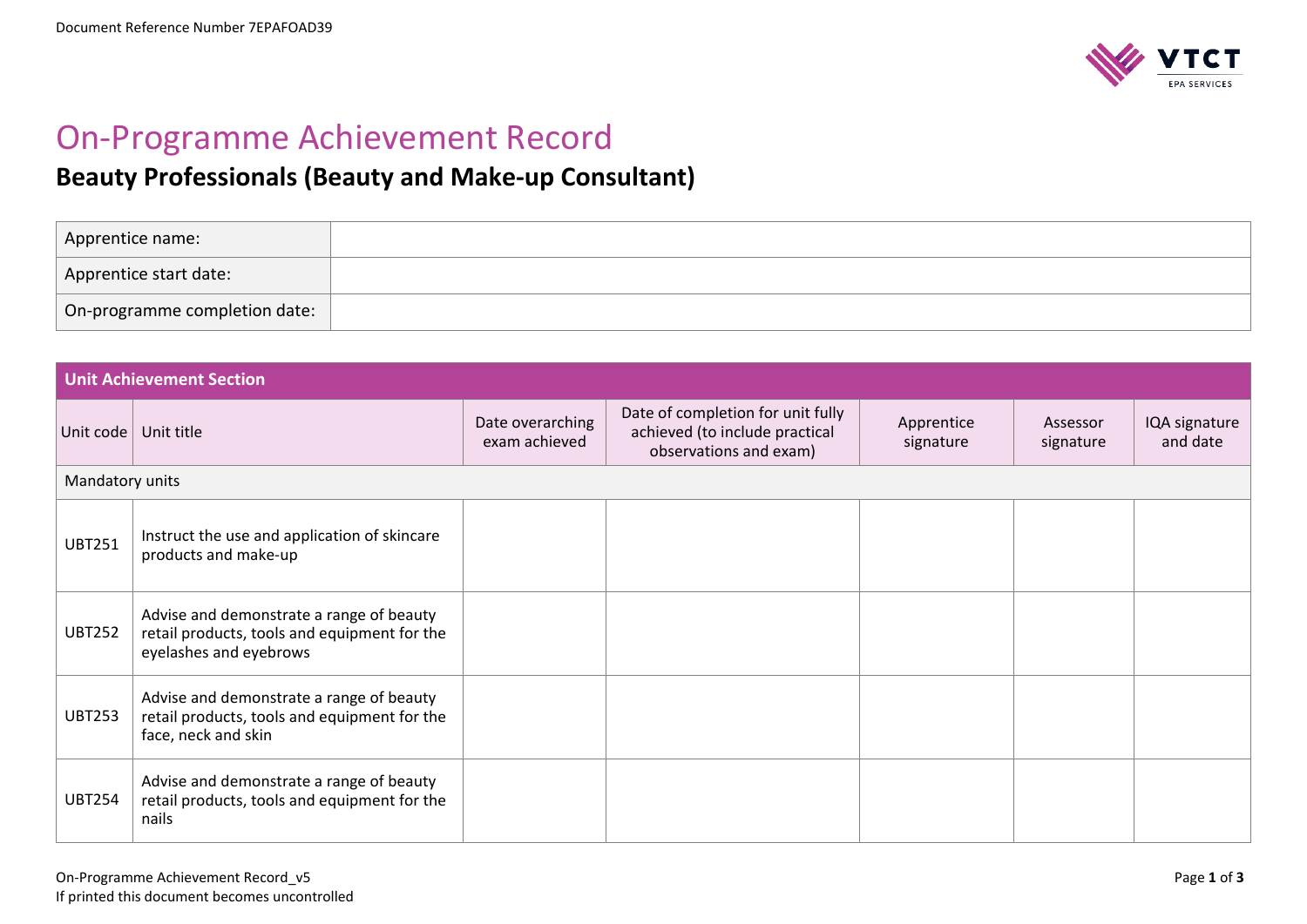

| <b>Unit Achievement Section</b> |                                                                  |                                   |                                                                                               |                         |                       |                           |
|---------------------------------|------------------------------------------------------------------|-----------------------------------|-----------------------------------------------------------------------------------------------|-------------------------|-----------------------|---------------------------|
| Unit code                       | Unit title                                                       | Date overarching<br>exam achieved | Date of completion for unit fully<br>achieved (to include practical<br>observations and exam) | Apprentice<br>signature | Assessor<br>signature | IQA signature<br>and date |
| Mandatory units                 |                                                                  |                                   |                                                                                               |                         |                       |                           |
| <b>UBT255</b>                   | Participate in promotional activities                            |                                   |                                                                                               |                         |                       |                           |
| <b>UBT256</b>                   | Advise, demonstrate and sell beauty<br>products to customers     |                                   |                                                                                               |                         |                       |                           |
| <b>UBT257</b>                   | Advise and demonstrate perfumery<br>recommendations to customers |                                   |                                                                                               |                         |                       |                           |

Apprentice name: \_\_\_\_\_\_\_\_\_\_\_\_\_\_\_\_\_\_\_\_\_\_\_\_\_\_\_\_\_\_\_\_\_\_\_\_\_\_\_\_\_\_\_\_\_

Apprentice signature: \_\_\_\_\_\_\_\_\_\_\_\_\_\_\_\_\_\_\_\_\_\_\_\_\_\_\_\_\_\_\_\_ Date: \_\_\_\_\_\_\_\_\_\_\_\_\_\_\_\_\_\_\_

| Employer name:                |       | Training Provider name:      |      |  |
|-------------------------------|-------|------------------------------|------|--|
| $\sim$<br>Employer signature: | Date: | Training Provider signature: | Date |  |